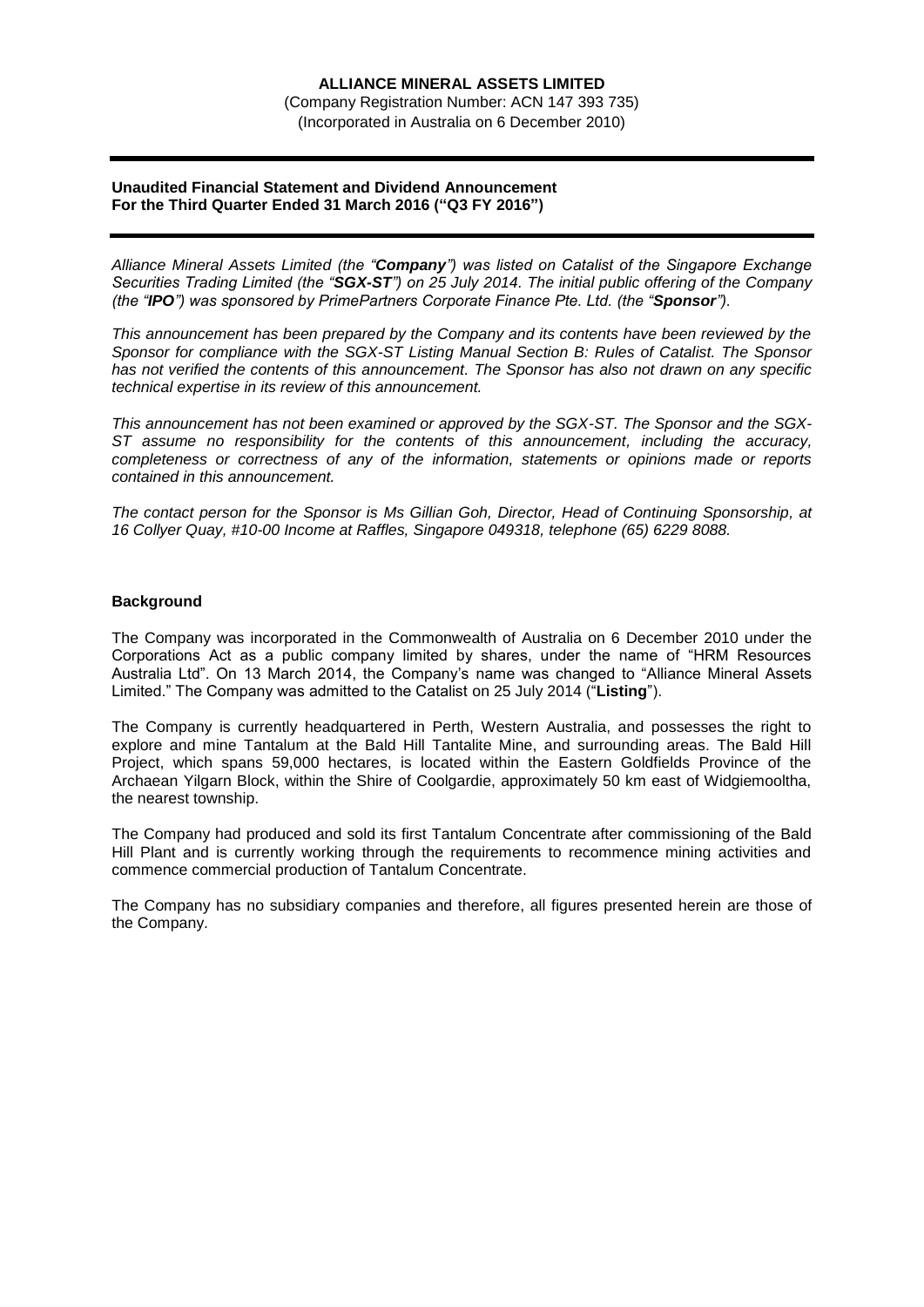# **PART I - INFORMATION REQUIRED FOR ANNOUNCEMENTS OF QUARTERLY (Q1, Q2 & Q3), HALF-YEAR AND FULL YEAR RESULTS**

# **1(a)(i) An income statement and statement of comprehensive income, or a statement of comprehensive income (for the group) together with a comparative statement for the corresponding period of the immediately preceding financial year**

|                                                                                  | For 3 months Ended<br>31 March |             |            | For 9 months Ended<br>31 March |                                    |                |
|----------------------------------------------------------------------------------|--------------------------------|-------------|------------|--------------------------------|------------------------------------|----------------|
|                                                                                  | 2016                           | 2015        | Increase / | 2016                           | 2015                               | Increase /     |
|                                                                                  | (Unaudited)                    | (Unaudited) |            |                                | (Decrease) (Unaudited) (Unaudited) | (Decrease)     |
|                                                                                  | A\$                            | A\$         | $\%$       | A\$                            | A\$                                | $\%$           |
| Interest income                                                                  | 268                            | 2,744       | n.m        | 23,451                         | 7,500                              | n.m            |
| Other Income                                                                     |                                | 74,719      | n.m        |                                | 85,900                             | n.m            |
| Gain on foreign exchange                                                         | 19,054                         | 134,317     | n.m        | 79,990                         | 726,329                            | n.m            |
| Loss on disposal of fixed assets                                                 |                                |             | n.m        | $\blacksquare$                 | (1,244)                            | n.m            |
| Loss on settlement of financial instruments                                      |                                |             | n.m        |                                | (280, 428)                         | n.m            |
| Fair value movement on derivatives                                               |                                |             | n.m        |                                | (14, 889)                          | n.m            |
| Accounting and audit expenses                                                    | (5, 475)                       | (10, 384)   | n.m        | (41, 570)                      | (110, 199)                         | n.m            |
| Consultants and contractors fees                                                 |                                | (45, 285)   | n.m        |                                | (135, 537)                         | n.m            |
| Directors' fees                                                                  | (81, 619)                      | (24, 229)   | n.m        | (251, 986)                     | (71, 643)                          | n.m            |
| Tenement expenses                                                                | (4, 842)                       | (8,658)     | (44)       | (130, 433)                     | (109, 251)                         | 19             |
| Bald Hill project expenses                                                       |                                | (193, 406)  | n.m        | $\blacksquare$                 | (430, 284)                         | n.m            |
| Listing expenses                                                                 |                                |             | n.m        |                                | (441, 392)                         | n.m            |
| Administrative expenses                                                          | (223, 673)                     | (76, 956)   | 191        | (579, 290)                     | (295, 901)                         | 96             |
| Employee salaries and other benefits<br>expenses                                 | (119, 791)                     | (143, 261)  | (16)       | (433, 634)                     | (597, 669)                         | (27)           |
| Borrowing costs                                                                  | (149, 583)                     | (140,980)   | 6          | (435, 367)                     | (428, 465)                         | $\overline{2}$ |
| Loss before income tax                                                           | (565, 661)                     | (431, 379)  | 31         | (1,768,839)                    | (2,097,173)                        | (16)           |
| Income tax expense                                                               |                                |             |            |                                |                                    |                |
| Loss after tax                                                                   | (565, 661)                     | (431, 379)  | 31         | (1,768,839)                    | (2,097,173)                        | (16)           |
|                                                                                  |                                |             |            |                                |                                    |                |
| Other comprehensive income                                                       |                                |             |            |                                |                                    |                |
| Total comprehensive loss for the period<br>attributable to owners of the Company | (565, 661)                     | (431, 379)  | 31         | (1,768,839)                    | (2,097,173)                        | (16)           |

 $(i)$  n.m. = not meaningful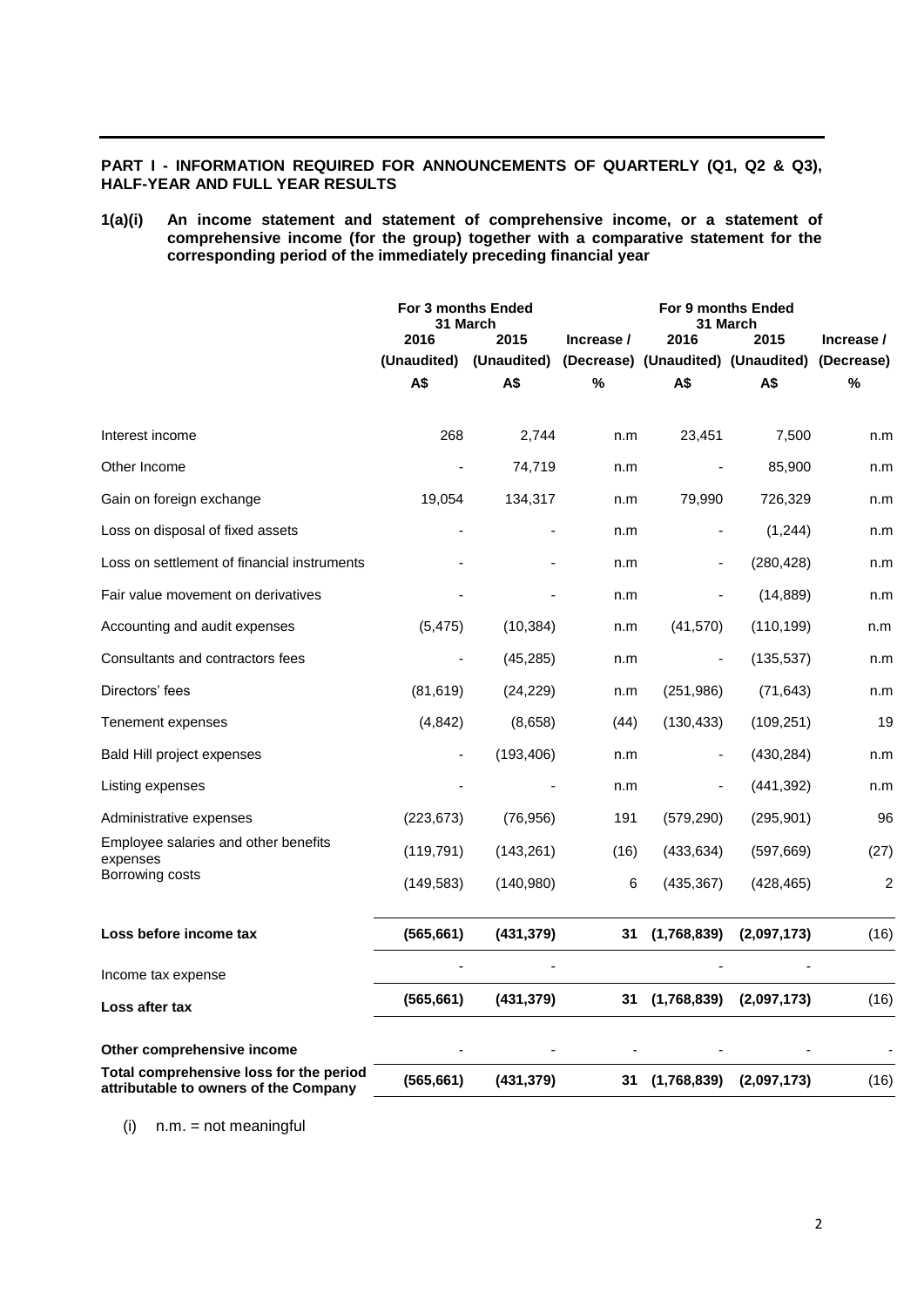|                                             | For 3 months Ended<br>31 March |           | For 9 months Ended<br>31 March |                          |                                                                   |                |
|---------------------------------------------|--------------------------------|-----------|--------------------------------|--------------------------|-------------------------------------------------------------------|----------------|
|                                             | 2016<br>(Unaudited)            | 2015      | Increase /                     | 2016                     | 2015<br>(Unaudited) (Decrease) (Unaudited) (Unaudited) (Decrease) | Increase /     |
|                                             | A\$                            | A\$       | %                              | A\$                      | А\$                                                               | %              |
| Interest income                             | 268                            | 2,744     | n.m                            | 23,451                   | 7,500                                                             | n.m            |
| Insurance claim proceeds                    | -                              |           | n.m                            |                          | 11,181                                                            | n.m            |
| Gain on foreign exchange                    | 19,054                         | 134,317   | n.m                            | 79,990                   | 726,329                                                           | n.m            |
| Loss on disposal of fixed assets            |                                |           | n.m                            | $\overline{\phantom{a}}$ | (1,244)                                                           | n.m            |
| Loss on settlement of financial instruments |                                |           | n.m                            | ٠                        | (280,428)                                                         | n.m            |
| Fair value movement on derivatives (1)      |                                |           | n.m                            | ۰                        | (14, 889)                                                         | n.m            |
| Borrowing costs                             | (149, 583)                     | (140,980) | 6                              | (435,367)                | (428, 465)                                                        | $\overline{2}$ |
| Depreciation expense                        | (12,032)                       | (8,526)   | n.m                            | (36, 100)                | (21, 767)                                                         | n.m            |
| Listing expenses                            |                                |           | n.m                            | ٠                        | (441,392)                                                         | n.m            |

# **1(a)(ii) Notes to Consolidated Statement of Comprehensive Income**

(1) In accordance with IAS 39 Financial Instruments, the mandatory conversion right has been bifurcated and accounted for on a fair value basis with all movements recognized in profit and loss.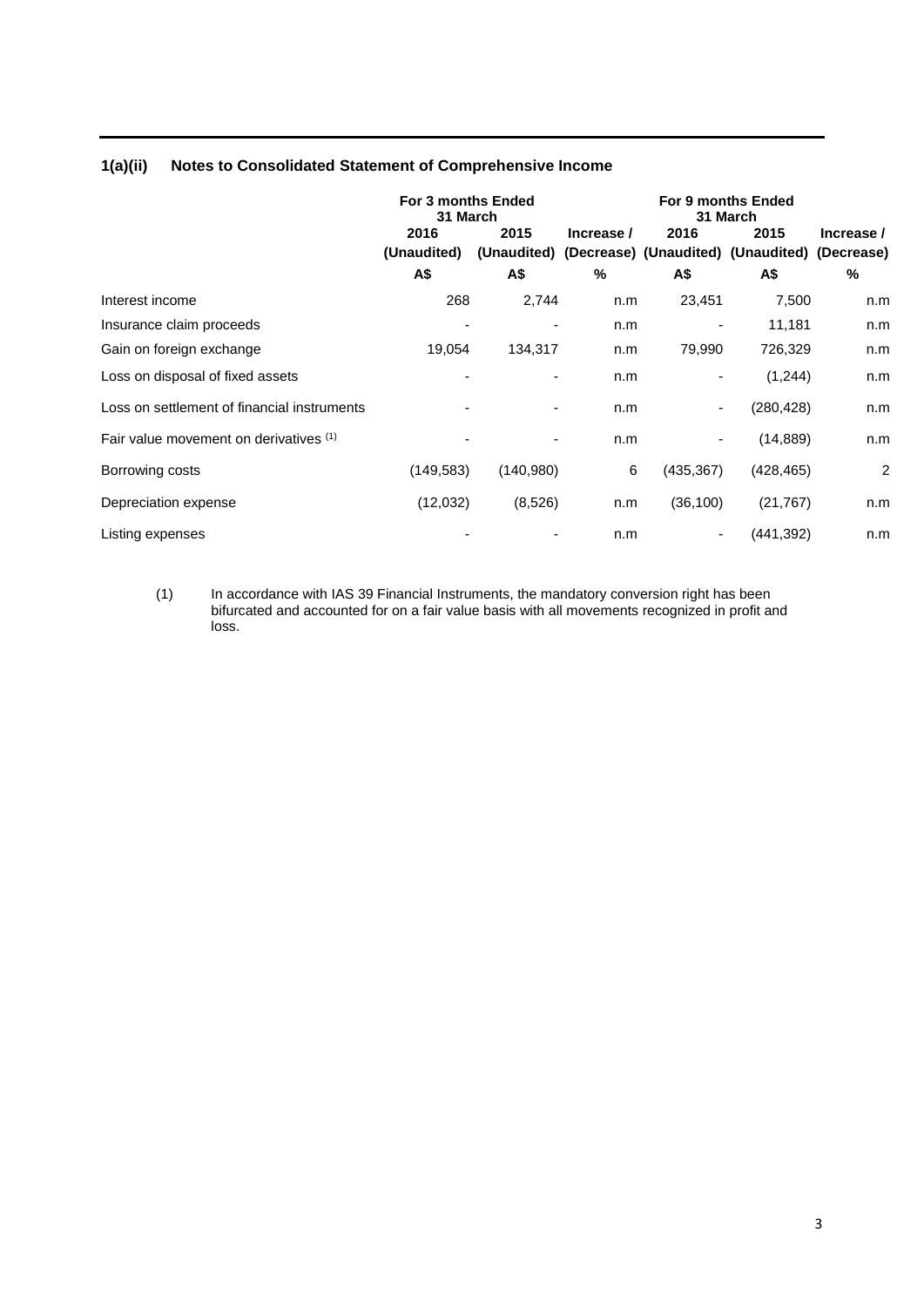# **1(b)(i) A statement of financial position (for the issuer and group), together with a comparative statement as at the end of the immediately preceding financial year**

| 31 March 2016<br>30 June 2015<br>(Unaudited)<br>(Audited)<br>A\$<br>A\$<br>Cash and cash equivalents<br>1,705,704<br>3,856,137<br>96,154<br>1,839,040<br>38,522<br>Prepayments<br>31,163<br>TOTAL CURRENT ASSETS<br>1,840,380<br>5,726,340<br><b>NON CURRENT ASSETS</b><br>986,212<br>995,554<br>1,473,397<br>Mine development<br>392,602<br>Deferred tax asset<br>1,710,948<br>1,710,948<br>Property plant & equipment<br>15,836,542<br>14,309,402<br>TOTAL NON CURRENT ASSETS<br>20,016,441<br>17,399,164<br><b>TOTAL ASSETS</b><br>21,856,821<br>23,125,504<br><b>CURRENT LIABILITIES</b><br>Employee benefit liabilities<br>54,475<br>32,716<br>Trade and other payables<br>2,204,760<br>860,770<br>Interest bearing loans and borrowings<br>16,321<br>42,352<br>TOTAL CURRENT LIABILITIES<br>2,275,556<br>935,838<br><b>NON CURRENT LIABILITIES</b><br>Trade and other payables<br>1,947,642<br>2,783,948<br>Provision for rehabilitation<br>1,417,521<br>1,417,521<br>1,009,333<br>1,006,077<br>Interest bearing loans and borrowings<br>4,371,240<br>5,210,802<br><b>TOTAL LIABILITIES</b><br>6,646,796<br>6,146,640<br><b>NET ASSETS</b><br>15,210,025<br>16,978,864<br><b>EQUITY</b><br>34,011,265<br>34,011,265<br><b>Issued capital</b><br>Reserves<br>2,463,505<br>2,463,505<br><b>Accumulated losses</b><br>(21, 264, 745)<br>(19, 495, 906)<br><b>TOTAL EQUITY</b><br>16,978,864<br>15,210,025 |                               | As at |  |  |  |
|--------------------------------------------------------------------------------------------------------------------------------------------------------------------------------------------------------------------------------------------------------------------------------------------------------------------------------------------------------------------------------------------------------------------------------------------------------------------------------------------------------------------------------------------------------------------------------------------------------------------------------------------------------------------------------------------------------------------------------------------------------------------------------------------------------------------------------------------------------------------------------------------------------------------------------------------------------------------------------------------------------------------------------------------------------------------------------------------------------------------------------------------------------------------------------------------------------------------------------------------------------------------------------------------------------------------------------------------------------------------------------------------------------------|-------------------------------|-------|--|--|--|
|                                                                                                                                                                                                                                                                                                                                                                                                                                                                                                                                                                                                                                                                                                                                                                                                                                                                                                                                                                                                                                                                                                                                                                                                                                                                                                                                                                                                              |                               |       |  |  |  |
|                                                                                                                                                                                                                                                                                                                                                                                                                                                                                                                                                                                                                                                                                                                                                                                                                                                                                                                                                                                                                                                                                                                                                                                                                                                                                                                                                                                                              |                               |       |  |  |  |
|                                                                                                                                                                                                                                                                                                                                                                                                                                                                                                                                                                                                                                                                                                                                                                                                                                                                                                                                                                                                                                                                                                                                                                                                                                                                                                                                                                                                              |                               |       |  |  |  |
|                                                                                                                                                                                                                                                                                                                                                                                                                                                                                                                                                                                                                                                                                                                                                                                                                                                                                                                                                                                                                                                                                                                                                                                                                                                                                                                                                                                                              | <b>CURRENT ASSETS</b>         |       |  |  |  |
|                                                                                                                                                                                                                                                                                                                                                                                                                                                                                                                                                                                                                                                                                                                                                                                                                                                                                                                                                                                                                                                                                                                                                                                                                                                                                                                                                                                                              |                               |       |  |  |  |
|                                                                                                                                                                                                                                                                                                                                                                                                                                                                                                                                                                                                                                                                                                                                                                                                                                                                                                                                                                                                                                                                                                                                                                                                                                                                                                                                                                                                              | Other receivables             |       |  |  |  |
|                                                                                                                                                                                                                                                                                                                                                                                                                                                                                                                                                                                                                                                                                                                                                                                                                                                                                                                                                                                                                                                                                                                                                                                                                                                                                                                                                                                                              |                               |       |  |  |  |
|                                                                                                                                                                                                                                                                                                                                                                                                                                                                                                                                                                                                                                                                                                                                                                                                                                                                                                                                                                                                                                                                                                                                                                                                                                                                                                                                                                                                              | Other current assets          |       |  |  |  |
|                                                                                                                                                                                                                                                                                                                                                                                                                                                                                                                                                                                                                                                                                                                                                                                                                                                                                                                                                                                                                                                                                                                                                                                                                                                                                                                                                                                                              |                               |       |  |  |  |
|                                                                                                                                                                                                                                                                                                                                                                                                                                                                                                                                                                                                                                                                                                                                                                                                                                                                                                                                                                                                                                                                                                                                                                                                                                                                                                                                                                                                              |                               |       |  |  |  |
|                                                                                                                                                                                                                                                                                                                                                                                                                                                                                                                                                                                                                                                                                                                                                                                                                                                                                                                                                                                                                                                                                                                                                                                                                                                                                                                                                                                                              | Other receivables             |       |  |  |  |
|                                                                                                                                                                                                                                                                                                                                                                                                                                                                                                                                                                                                                                                                                                                                                                                                                                                                                                                                                                                                                                                                                                                                                                                                                                                                                                                                                                                                              |                               |       |  |  |  |
|                                                                                                                                                                                                                                                                                                                                                                                                                                                                                                                                                                                                                                                                                                                                                                                                                                                                                                                                                                                                                                                                                                                                                                                                                                                                                                                                                                                                              |                               |       |  |  |  |
|                                                                                                                                                                                                                                                                                                                                                                                                                                                                                                                                                                                                                                                                                                                                                                                                                                                                                                                                                                                                                                                                                                                                                                                                                                                                                                                                                                                                              |                               |       |  |  |  |
|                                                                                                                                                                                                                                                                                                                                                                                                                                                                                                                                                                                                                                                                                                                                                                                                                                                                                                                                                                                                                                                                                                                                                                                                                                                                                                                                                                                                              |                               |       |  |  |  |
|                                                                                                                                                                                                                                                                                                                                                                                                                                                                                                                                                                                                                                                                                                                                                                                                                                                                                                                                                                                                                                                                                                                                                                                                                                                                                                                                                                                                              |                               |       |  |  |  |
|                                                                                                                                                                                                                                                                                                                                                                                                                                                                                                                                                                                                                                                                                                                                                                                                                                                                                                                                                                                                                                                                                                                                                                                                                                                                                                                                                                                                              |                               |       |  |  |  |
|                                                                                                                                                                                                                                                                                                                                                                                                                                                                                                                                                                                                                                                                                                                                                                                                                                                                                                                                                                                                                                                                                                                                                                                                                                                                                                                                                                                                              |                               |       |  |  |  |
|                                                                                                                                                                                                                                                                                                                                                                                                                                                                                                                                                                                                                                                                                                                                                                                                                                                                                                                                                                                                                                                                                                                                                                                                                                                                                                                                                                                                              |                               |       |  |  |  |
|                                                                                                                                                                                                                                                                                                                                                                                                                                                                                                                                                                                                                                                                                                                                                                                                                                                                                                                                                                                                                                                                                                                                                                                                                                                                                                                                                                                                              |                               |       |  |  |  |
|                                                                                                                                                                                                                                                                                                                                                                                                                                                                                                                                                                                                                                                                                                                                                                                                                                                                                                                                                                                                                                                                                                                                                                                                                                                                                                                                                                                                              |                               |       |  |  |  |
|                                                                                                                                                                                                                                                                                                                                                                                                                                                                                                                                                                                                                                                                                                                                                                                                                                                                                                                                                                                                                                                                                                                                                                                                                                                                                                                                                                                                              |                               |       |  |  |  |
|                                                                                                                                                                                                                                                                                                                                                                                                                                                                                                                                                                                                                                                                                                                                                                                                                                                                                                                                                                                                                                                                                                                                                                                                                                                                                                                                                                                                              |                               |       |  |  |  |
|                                                                                                                                                                                                                                                                                                                                                                                                                                                                                                                                                                                                                                                                                                                                                                                                                                                                                                                                                                                                                                                                                                                                                                                                                                                                                                                                                                                                              |                               |       |  |  |  |
|                                                                                                                                                                                                                                                                                                                                                                                                                                                                                                                                                                                                                                                                                                                                                                                                                                                                                                                                                                                                                                                                                                                                                                                                                                                                                                                                                                                                              |                               |       |  |  |  |
|                                                                                                                                                                                                                                                                                                                                                                                                                                                                                                                                                                                                                                                                                                                                                                                                                                                                                                                                                                                                                                                                                                                                                                                                                                                                                                                                                                                                              | TOTAL NON CURRENT LIABILITIES |       |  |  |  |
|                                                                                                                                                                                                                                                                                                                                                                                                                                                                                                                                                                                                                                                                                                                                                                                                                                                                                                                                                                                                                                                                                                                                                                                                                                                                                                                                                                                                              |                               |       |  |  |  |
|                                                                                                                                                                                                                                                                                                                                                                                                                                                                                                                                                                                                                                                                                                                                                                                                                                                                                                                                                                                                                                                                                                                                                                                                                                                                                                                                                                                                              |                               |       |  |  |  |
|                                                                                                                                                                                                                                                                                                                                                                                                                                                                                                                                                                                                                                                                                                                                                                                                                                                                                                                                                                                                                                                                                                                                                                                                                                                                                                                                                                                                              |                               |       |  |  |  |
|                                                                                                                                                                                                                                                                                                                                                                                                                                                                                                                                                                                                                                                                                                                                                                                                                                                                                                                                                                                                                                                                                                                                                                                                                                                                                                                                                                                                              |                               |       |  |  |  |
|                                                                                                                                                                                                                                                                                                                                                                                                                                                                                                                                                                                                                                                                                                                                                                                                                                                                                                                                                                                                                                                                                                                                                                                                                                                                                                                                                                                                              |                               |       |  |  |  |
|                                                                                                                                                                                                                                                                                                                                                                                                                                                                                                                                                                                                                                                                                                                                                                                                                                                                                                                                                                                                                                                                                                                                                                                                                                                                                                                                                                                                              |                               |       |  |  |  |
|                                                                                                                                                                                                                                                                                                                                                                                                                                                                                                                                                                                                                                                                                                                                                                                                                                                                                                                                                                                                                                                                                                                                                                                                                                                                                                                                                                                                              |                               |       |  |  |  |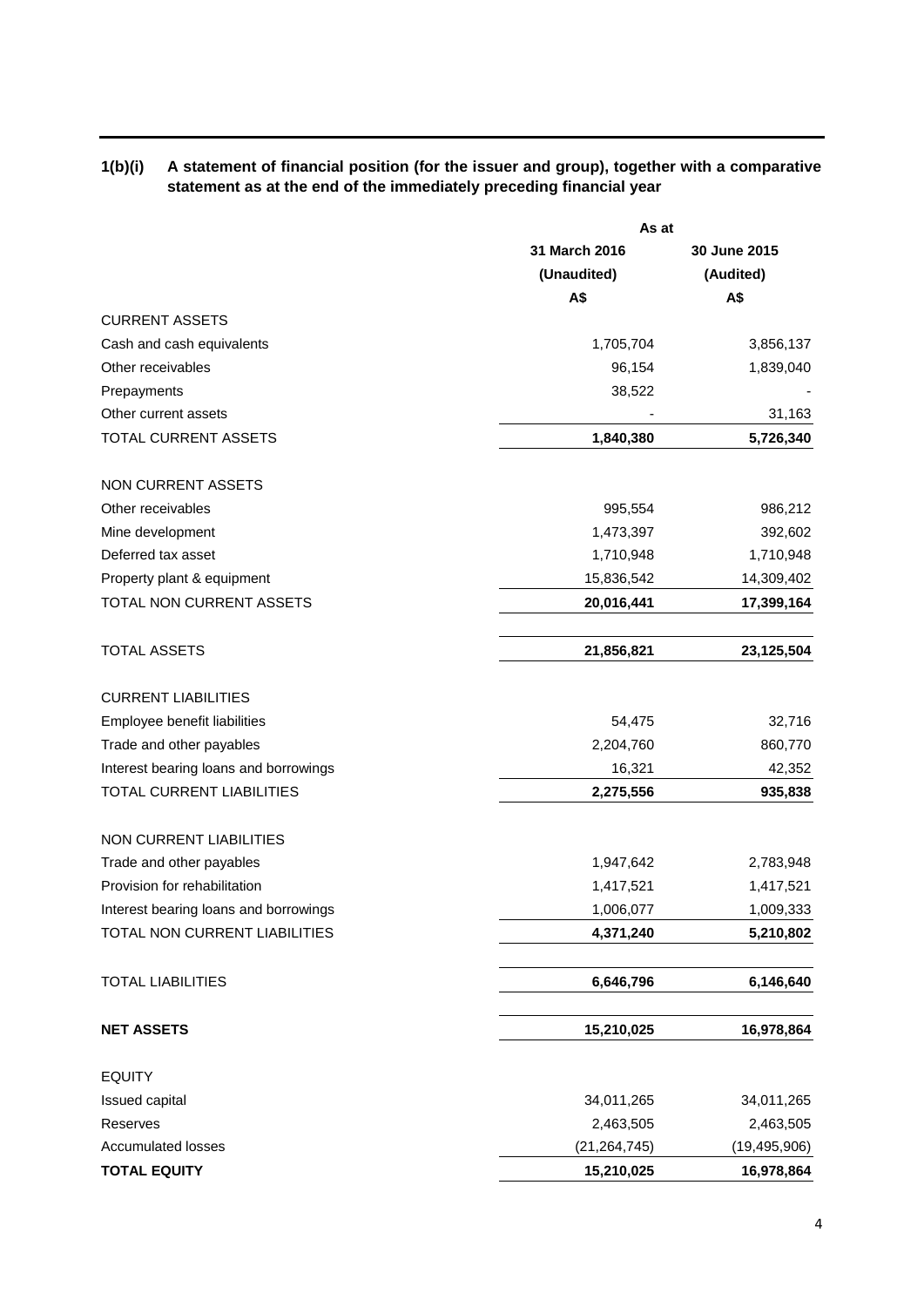# **(b)(ii) Aggregate amount of group's borrowings and debt securities**

# **Amount repayable in one year or less, or on demand**

| As at 31 March 2016   | (Unaudited)      |                       | As at 30 June 2015<br>(Audited) |
|-----------------------|------------------|-----------------------|---------------------------------|
| <b>Secured</b><br>A\$ | Unsecured<br>A\$ | <b>Secured</b><br>A\$ | <b>Unsecured</b>                |
| 16.321                |                  | 16,088                | 26,264                          |

## **Amount repayable after one year**

| As at 31 March 2016<br>(Unaudited) |                         |                       | As at 30 June 2015<br>(Audited) |
|------------------------------------|-------------------------|-----------------------|---------------------------------|
| <b>Secured</b><br>A\$              | <b>Unsecured</b><br>A\$ | <b>Secured</b><br>A\$ | <b>Unsecured</b>                |
| 1,006,077                          | $\blacksquare$          | 1.009.333             | -                               |

## **Details of any collateral**

The secured borrowings comprised (a) finance lease liabilities of A\$ 55,840 (30 June 2015: A\$67,934), which are secured on the Company's motor vehicles; and (b) the Singapore dollar S\$ 1.0 million bank loan of which the amount outstanding is A\$ 966,558 as of 31 March 2016 (30 June 2015: \$957,488) which is secured by the SGD 1.03 million term deposit which is valued at A\$995,554 as at 31 March 2016.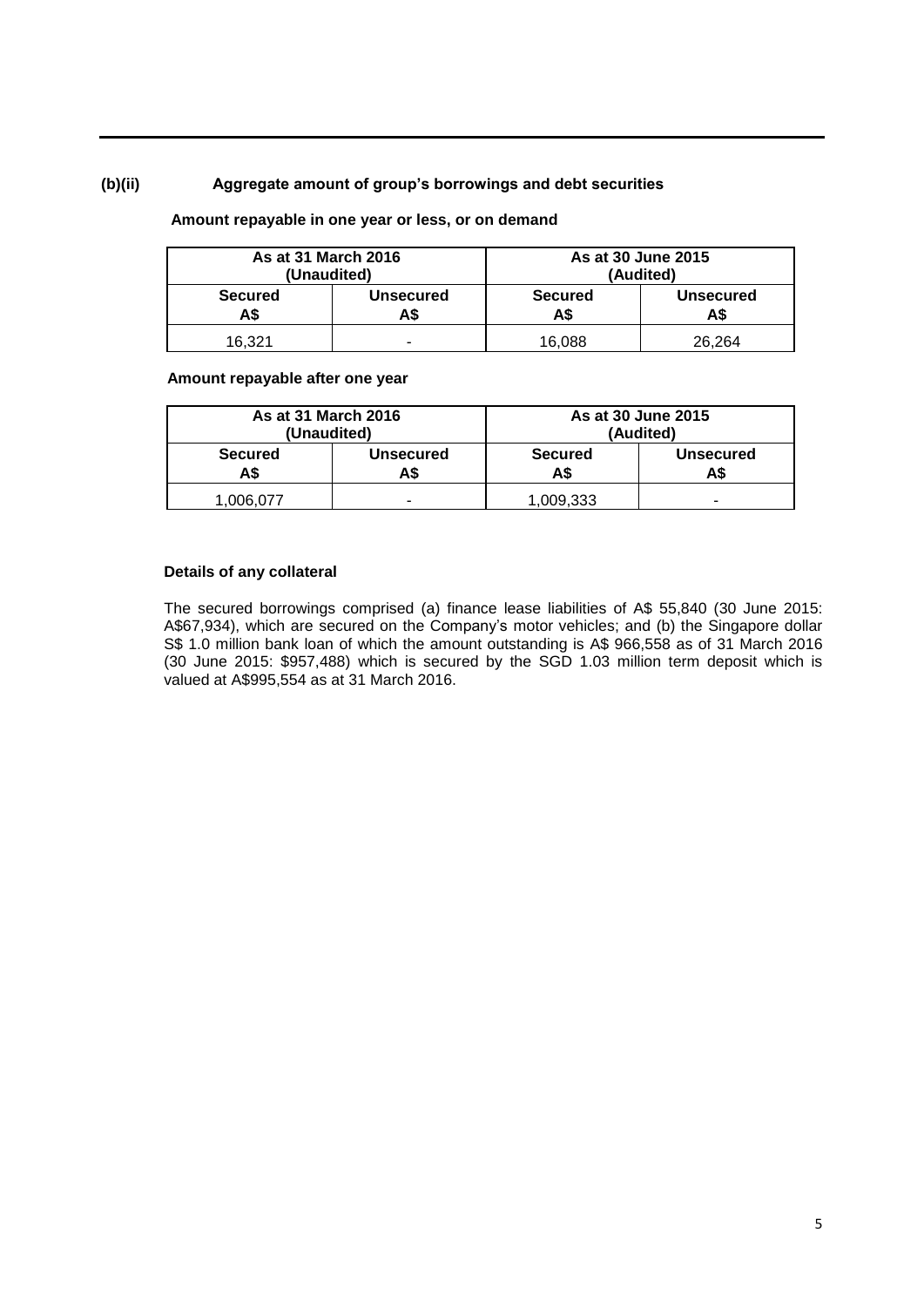# **1(c) A statement of cash flows (for the group), together with a comparative statement for the corresponding period of the immediately preceding financial year**

|                                                      | For 3 months Ended<br>31 March |                  | For 9 months Ended<br>31 March |                  |
|------------------------------------------------------|--------------------------------|------------------|--------------------------------|------------------|
|                                                      | 2016                           | 2015             | 2016                           | 2015             |
|                                                      | <b>Unaudited</b>               | <b>Unaudited</b> | <b>Unaudited</b>               | <b>Unaudited</b> |
|                                                      | A\$                            | A\$              | A\$                            | A\$              |
| <b>CASH FLOWS FROM OPERATING ACTIVITIES</b>          |                                |                  |                                |                  |
| Interest received                                    | 268                            | 2,744            | 23,451                         | 7,500            |
| Interest paid                                        | (814)                          | (7, 134)         | (15, 333)                      | (33, 188)        |
| Proceeds from insurance claim                        |                                |                  |                                | 11,181           |
| Income Received                                      | 1,058,392                      | 74,719           | 1,703,412                      | 74,719           |
| Payments to suppliers, contractors and employees     | (355, 510)                     | (894,681)        | (1,465,211)                    | (3,001,653)      |
| NET CASH FLOWS GENERATED FROM/(USED IN)              |                                |                  |                                |                  |
| <b>OPERATING ACTIVITIES</b>                          | 702,336                        | (824, 352)       | 246,319                        | (2,941,441)      |
| <b>CASH FLOWS FROM INVESTING ACTIVITIES</b>          |                                |                  |                                |                  |
| Proceeds from sale of fixed assets                   |                                |                  |                                | 47,660           |
| Payments for mine development                        | (577, 236)                     | (423, 497)       | (1,216,966)                    | (1,013,360)      |
| Purchase and refurbishment of plant & equipment      | (13, 161)                      | (474, 707)       | (1,221,419)                    | (3,347,083)      |
| Payments for Term Deposit                            |                                |                  |                                | (924, 865)       |
| NET CASH FLOWS USED IN INVESTING ACTIVITIES          | (590, 397)                     | (898,204)        | (2, 438, 385)                  | (5,237,648)      |
| <b>CASH FLOWS FROM FINANCING ACTIVITIES</b>          |                                |                  |                                |                  |
| Proceeds from share issue                            |                                |                  |                                | 8,568,759        |
| Payments for share issue costs                       |                                |                  |                                | (328, 217)       |
| Payment to insurance premium loan principal          |                                | (32, 551)        | (26, 111)                      | (40, 460)        |
| Payment to finance lease principal                   | (4,089)                        | (3,864)          | (12, 245)                      | (10, 106)        |
| Proceeds from borrowing                              |                                |                  |                                | 897,927          |
| Repayment of secured loan                            |                                |                  |                                |                  |
| <b>NET CASH FLOWS FROM FINANCING ACTIVITIES</b>      | (4,089)                        | (36, 415)        | (38, 356)                      | 9,087,903        |
|                                                      |                                |                  |                                |                  |
| Net increase/(decrease) in cash and cash equivalents | 107,850                        | (1,758,971)      | (2,230,422)                    | 908,814          |
| Cash and cash equivalents at beginning of period     | 1,578,800                      | 6,982,139        | 3,856,137                      | 3,686,272        |
| Net foreign exchange difference on cash balances     | 19,054                         | 135,418          | 79,989                         | 763,500          |
| CASH AND CASH EQUIVALENTS AT END OF PERIOD           | 1,705,704                      | 5,358,586        | 1,705,704                      | 5,358,586        |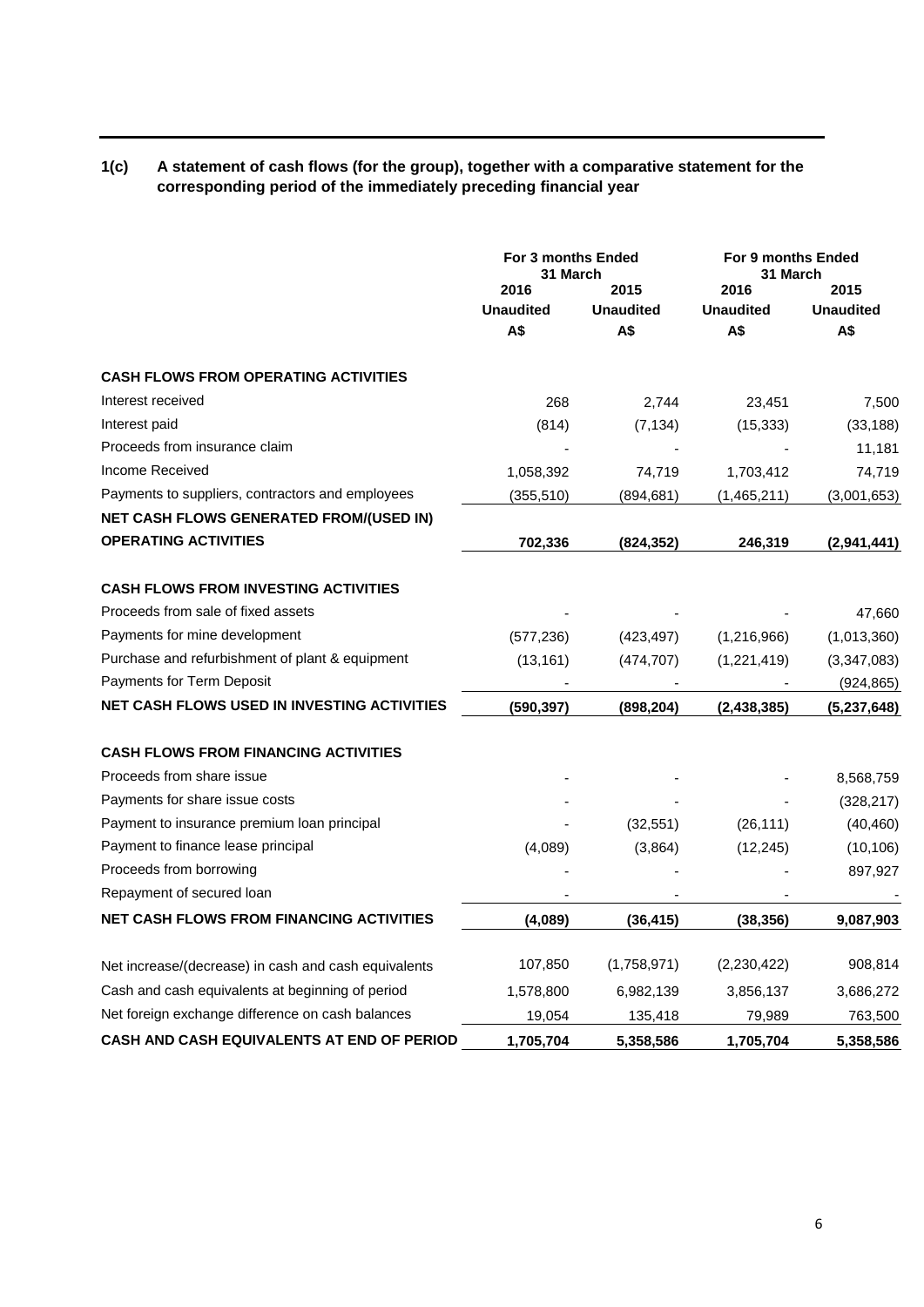**1(d)(i) A statement (for the issuer and group) showing either (i) all changes in equity or (ii) changes in equity other than those arising from capitalisation issues and distributions to shareholders, together with a comparative statement for the corresponding period of the immediately preceding financial year**

|                                                                                             | <b>Issued Capital</b> | <b>Reserves</b> | <b>Accumulated</b><br><b>Losses</b> | Total       |
|---------------------------------------------------------------------------------------------|-----------------------|-----------------|-------------------------------------|-------------|
|                                                                                             | A\$                   | A\$             | A\$                                 | A\$         |
| (Unaudited)<br>Balance as at 1 July 2014                                                    | 20, 157, 971          | 4,317,728       | (8,710,415)                         | 15,765,284  |
| Loss for the period                                                                         |                       |                 | (2,097,173)                         | (2,097,173) |
| Total comprehensive loss for the period                                                     |                       |                 | (2,097,173)                         | (2,097,173) |
| <b>Equity Transactions:</b><br>Share based payment reserve                                  |                       | 20,494          |                                     | 20,494      |
| Issuance of 18,115,943 shares to<br>convertible loan holders pursuant to the                |                       |                 |                                     |             |
| conversion<br>Transfer of PPCF and Lionbridge Group<br>Pte. Ltd. ("Lionbridge") share based | 3,566,680             |                 |                                     | 3,566,680   |
| payment reserve to shares                                                                   |                       | (2,556,559)     |                                     | (2,556,559) |
| Issuance of 13,122,261 shares to PPCF<br>and Lionbridge as success fees upon<br>Listing     | 2,556,559             |                 |                                     | 2,556,559   |
| Issuance of 43,479,000 placement shares<br>pursuant to placement                            | 8,568,759             |                 |                                     | 8,568,759   |
| Transaction costs on shares issued                                                          | (838, 703)            |                 |                                     | (838, 703)  |
| Balance as at 31 March 2015                                                                 | 34,011,266            | 1,781,663       | (10, 807, 588)                      | 24,985,341  |
| (Unaudited)<br>Balance as at 1 July 2015                                                    | 34,011,265            | 2,463,505       | (19, 495, 906)                      | 16,978,864  |
|                                                                                             |                       |                 |                                     |             |
| Loss for the period                                                                         |                       |                 | (1,768,839)                         | (1,768,839) |
| Total comprehensive loss for the<br>period                                                  |                       |                 | (1,768,839)                         | (1,768,839) |
|                                                                                             |                       |                 |                                     |             |
| Balance as at 31 March 2016                                                                 | 34,011,265            | 2,463,505       | (21, 264, 745)                      | 15,210,025  |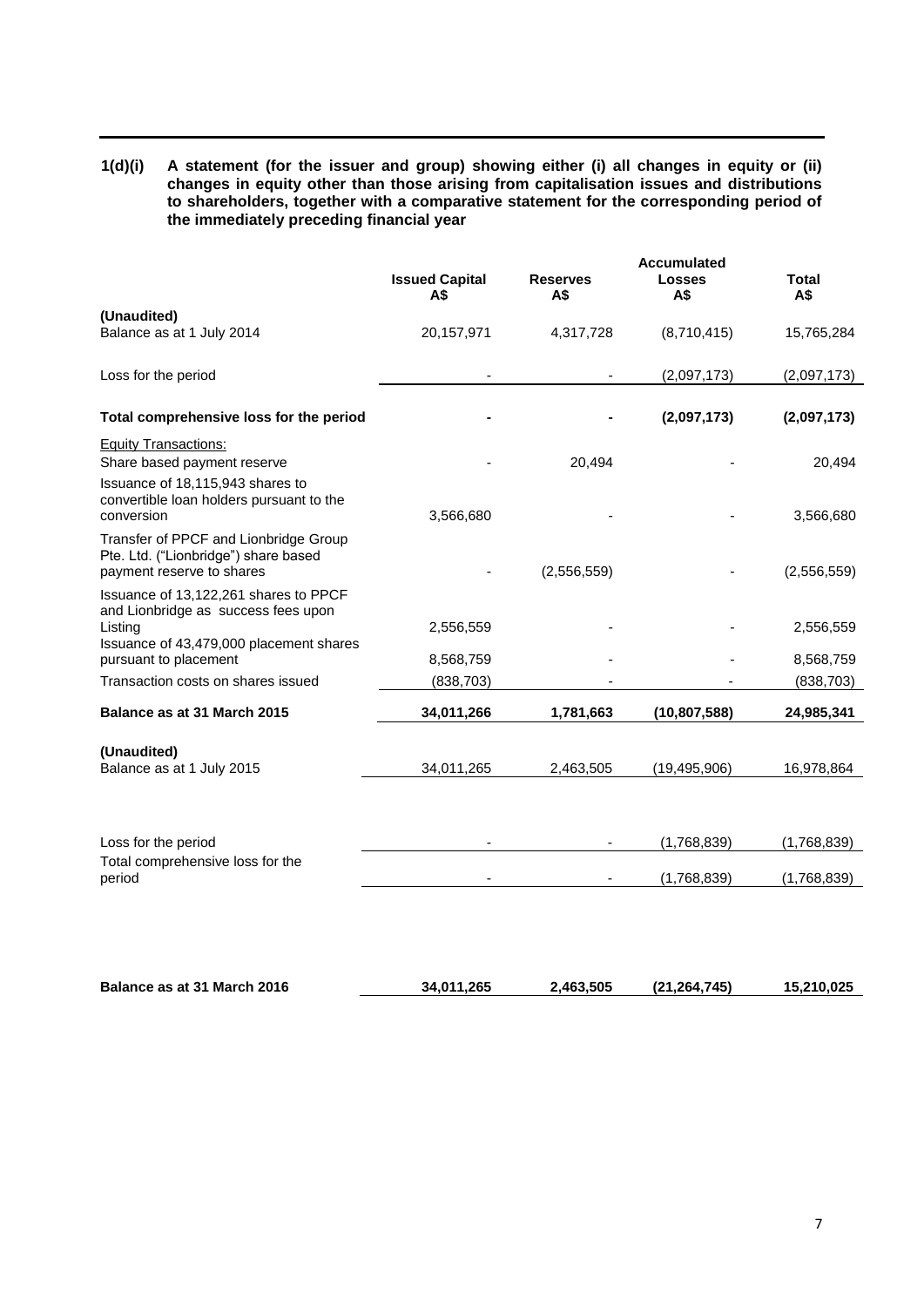**1(d)(ii) Details of any changes in the company's share capital arising from rights issue, bonus issue, share buy-backs, exercise of share options or warrants, conversion of other issues of equity securities, issue of shares for cash or as consideration for acquisition or for any other purpose since the end of the previous period reported on. State also the number of shares that may be issued on conversion of all the outstanding convertibles, as well as the number of shares held as treasury shares, if any, against the total number of issued shares excluding treasury shares of the issuer, as at the end of the current financial period reported on and as at the end of the corresponding period of the immediately preceding financial year.**

|                                          | Number of ordinary<br>shares | <b>Share Capital</b><br>A\$ |
|------------------------------------------|------------------------------|-----------------------------|
| As at 31 December 2015 and 31 March 2016 | 393.930.427                  | 34,011,265                  |

The Company had on 16 June 2014, adopted the Alliance Employee Share Option Scheme ("**Scheme**") As at 31 March 2016, no options has been granted under the Scheme.

There were no outstanding convertibles as at 31 March 2016 and 31 March 2015.

The Company did not have any treasury shares as at 31 March 2016 and 31 March 2015.

## **1(d)(iii) To show the total number of issued shares excluding treasury shares as at the end of the current financial period and as at the end of the immediately preceding year**

The total number of issued ordinary shares was 393,930,427 as at 31 March 2016 and 393,930,427 as at 30 June 2015.

The Company did not have any treasury shares as at 31 March 2016 and 30 June 2015.

## **1(d)(iv) A statement showing all sales, transfers, disposals, cancellation and/or use of treasury shares as at the end of the current financial period reported on.**

Not applicable. The Company did not have any treasury shares during and as at the end of the current financial period reported on.

# **2. Whether the figures have been audited or reviewed, and in accordance with which auditing standard or practice**

The figures have not been audited or reviewed by the Company's auditors.

# **3. Where the figures have been audited or reviewed, the auditors' report (including any qualifications or emphasis of a matter)**

Not applicable.

**4. Whether the same accounting policies and methods of computation as in the issuer's most recently audited annual financial statements have been applied**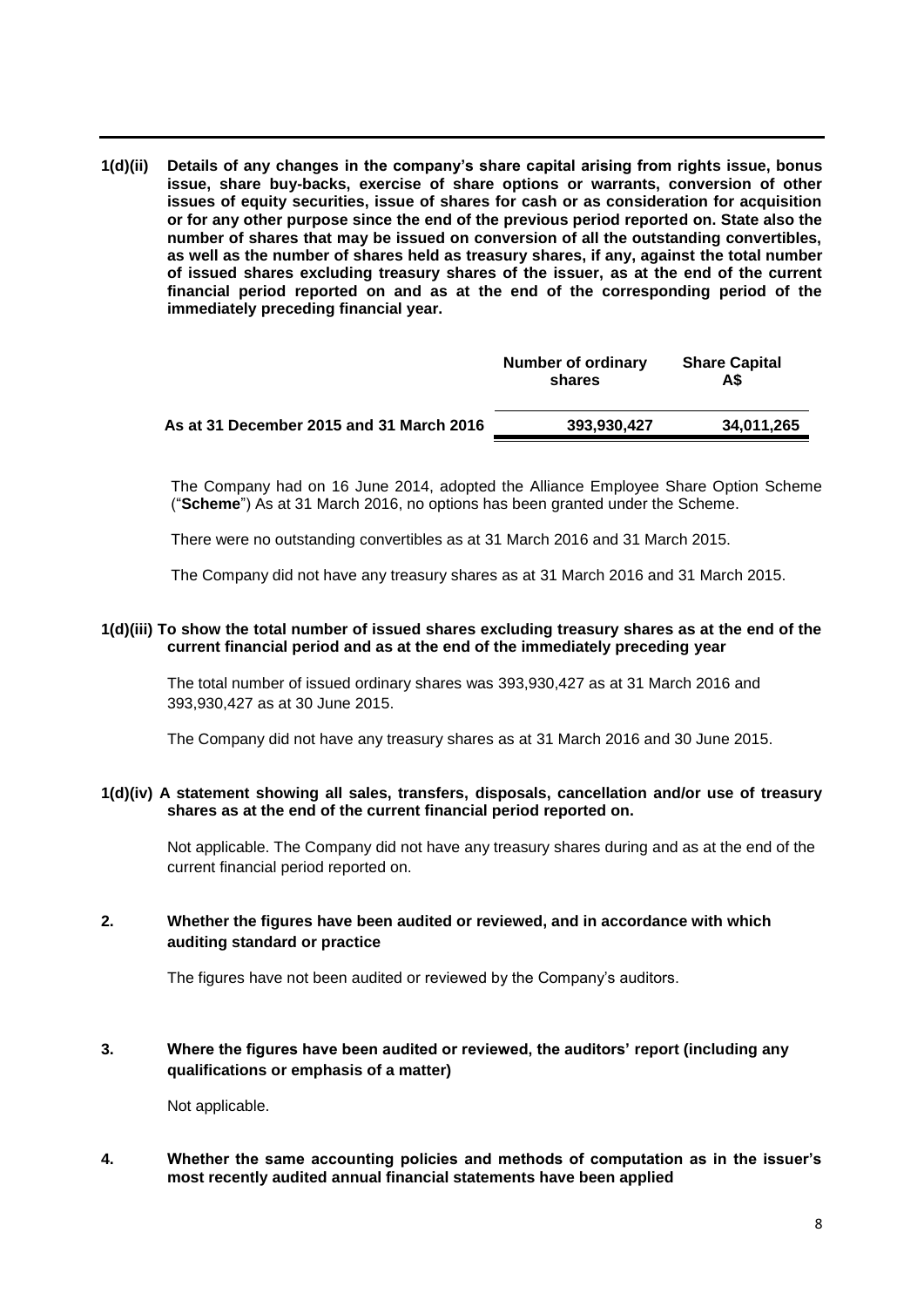Except as disclosed in paragraph 5 below, the Company has applied the same accounting policies and methods of computation in the financial statements for the current reporting period as those of the most recently audited financial statements for the financial year ended 30 June 2015.

## **5. If there are any changes in the accounting policies and methods of computation, including any required by an accounting standard, what has changed, as well as the reasons for, and the effect of, the change**

The Company adopted a number of new International Financial Reporting Standards ("**IFRS**"), amendments to standards and interpretations that are effective for annual periods beginning on or after 1 July 2015. The adoptions of these new standards, amendments to standards and interpretations did not result in any significant impact on the financial statements of the Company for the current financial period reported on.

# **6. Earnings per ordinary share of the group for the current period reported on and the corresponding period of the immediately preceding financial year, after deducting any provision for preference dividends**

|                                                                                                                     | 3 months ended<br>31 March |                     |  |
|---------------------------------------------------------------------------------------------------------------------|----------------------------|---------------------|--|
|                                                                                                                     | 2016<br>(Unaudited)        | 2015<br>(Unaudited) |  |
| Basic and diluted loss per share (AU cents)                                                                         | $(0.1)^{(1)}$              | $(0.1)^{(1)}$       |  |
| Loss for the period attributable to owners of the Company (A\$)                                                     | (565,661)                  | (431,379)           |  |
| Number of weighted ordinary shares used in calculating basic<br>and diluted loss per share for the financial period | 393,930,427                | 393,930,427         |  |

Notes:

- (1) The basic and diluted loss per share for the 3-month financial period ended 31 March 2016 and 31 March 2015 were the same as there were no potentially dilutive ordinary shares in issue as at 31 March 2016 and 31 March 2015.
- **7. Net asset value (for the issuer and group) per ordinary share based on the total number of issued shares excluding treasury shares of the issuer at the end of the:**
	- **(a) current financial period reported on; and**
	- **(b) immediately preceding financial year.**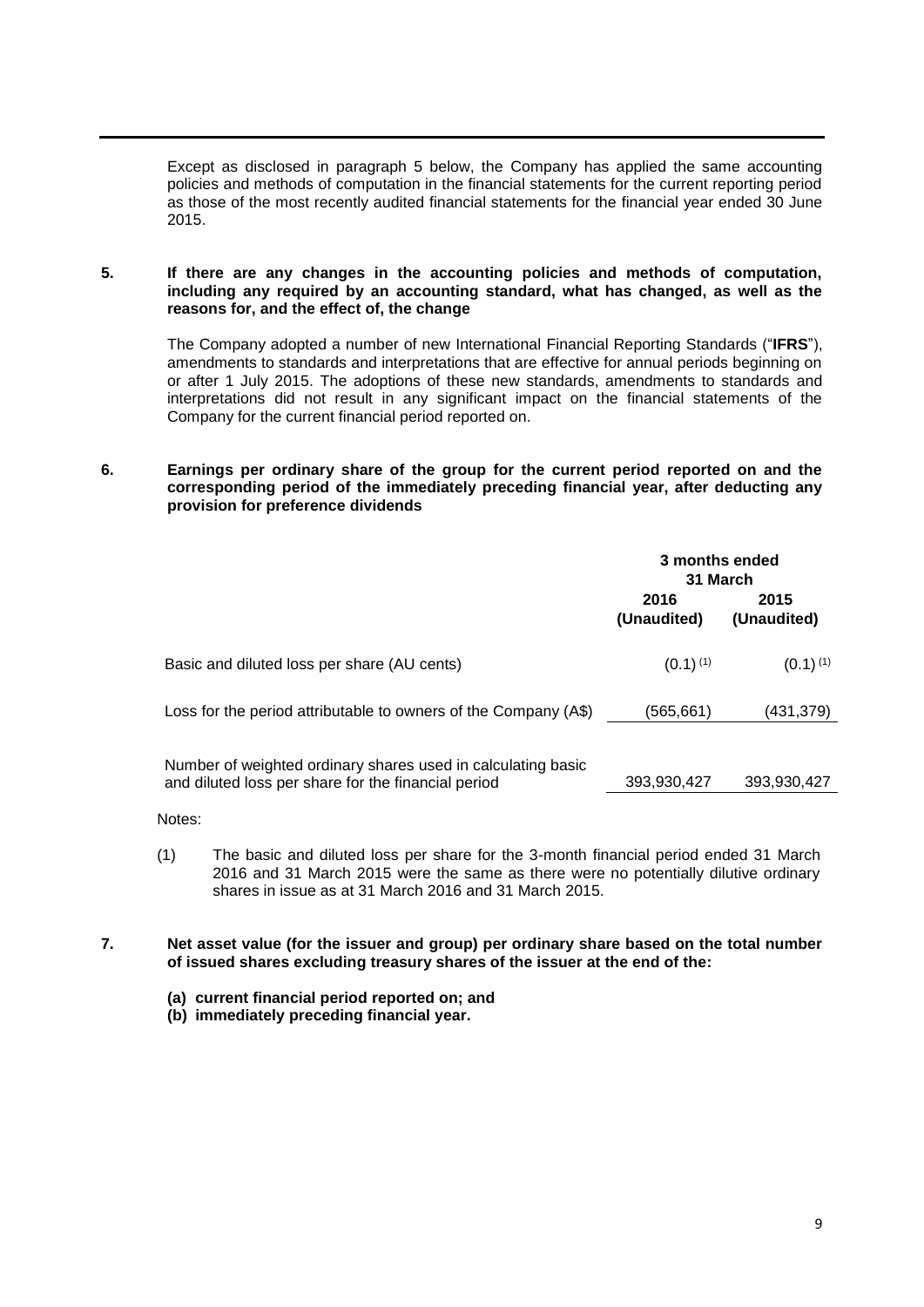|                                                                                    | As at              |                  |  |
|------------------------------------------------------------------------------------|--------------------|------------------|--|
|                                                                                    | 31 March<br>2016   | 30 June<br>2015  |  |
| Net asset value per ordinary share based on<br>issued share capital (AU cents)     | (Unaudited)<br>3.9 | (Audited)<br>4.3 |  |
| Net asset value as at the end of the respective financial<br>period/year (A\$)     | 15,210,025         | 16,978,864       |  |
| Number of ordinary shares as at the end of the respective<br>financial period/year | 393,930,427        | 393,930,427      |  |

- **8. A review of the performance of the group, to the extent necessary for a reasonable understanding of the group's business. The review must discuss:-**
	- **(a) any significant factors that affected the turnover, costs, and earnings of the group for the current financial period reported on, including (where applicable) seasonal or cyclical factors; and**
	- **(b) any material factors that affected the cash flow, working capital, assets or liabilities of the group during the current financial period reported on**

**3 months ended 31 March 2016 ("3Q FY2016") vs. 3 months ended 31 March 2015 ("3Q FY2014")**

#### **Review of the Income Statement**

#### Revenue

There was no revenue in 3Q FY2016 and 3Q FY2015 as we had not commenced the commercial production and sale of Tantalite.

#### Interest income

Interest income of A\$268 in 3Q FY2016 (3Q FY2015: \$2,744) is mainly due to a decrease in our cash balances in banks.

#### Gain on foreign exchange

The gain on foreign exchange of A\$19,054 in 3Q FY2016 as compared to a gain on foreign exchange of A\$134,317 in 3Q FY2015 was mainly due to a decrease in Singapore dollar cash balances in banks and the only a small movement of Singapore dollar against Australian dollar in 3Q FY2016.

#### Other Income

There was no other income in 3Q FY2016. During 3QFY2015, other income of A\$74,719 was in relation to the refund from the Australian Taxation Office ("**ATO**") for the research and development costs that have been expended in FY2013 on the 'New' processing methods being adopted for the Company's processing facilities

#### Accounting and audit expenses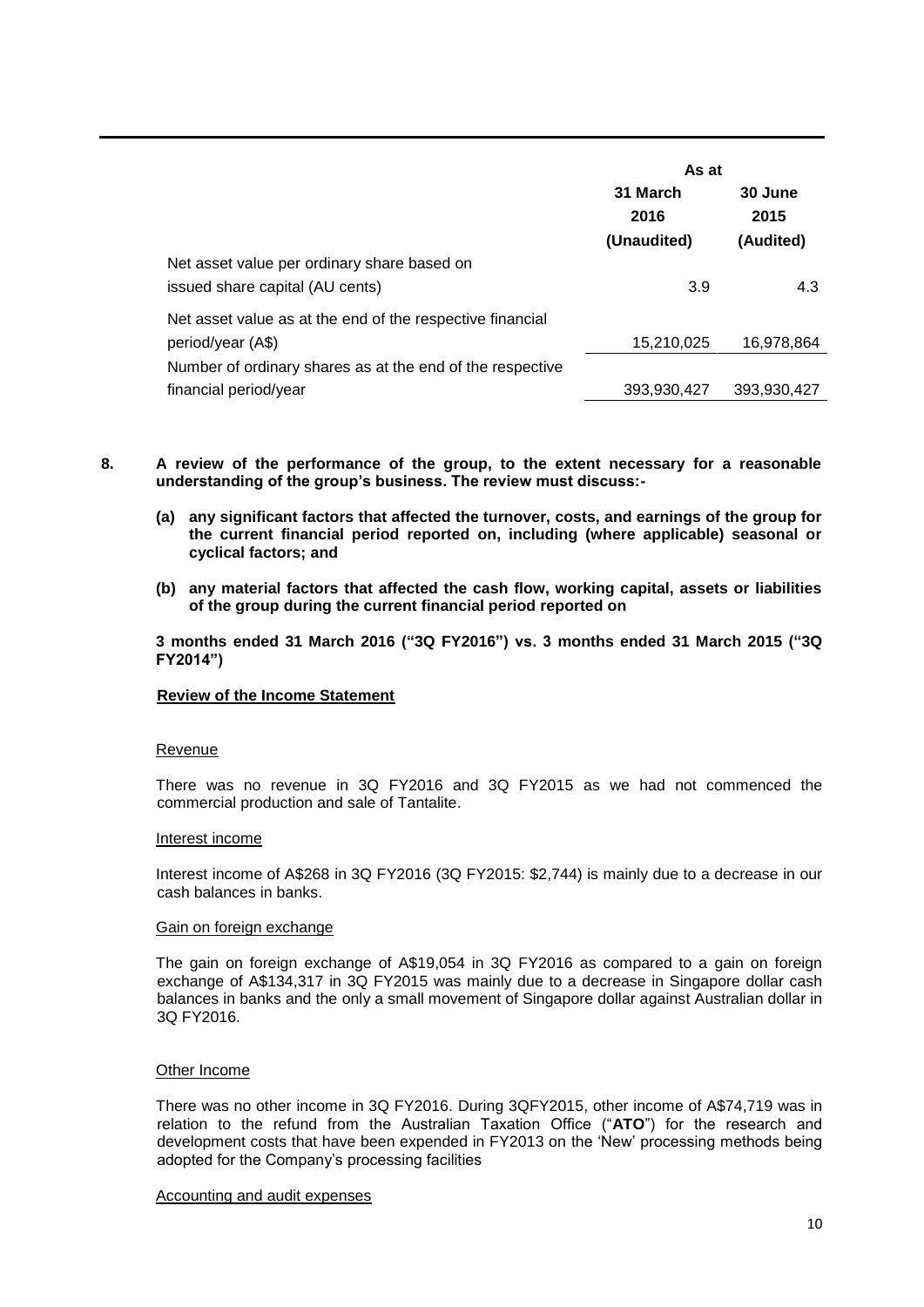Accounting and audit expenses decreased from A\$10,384 in 3Q FY2015 to A\$5,475 in 3Q FY2016 mainly due to fewer senior accounting consultants engaged by the Company in 3Q FY2016.

#### Consultants and contractors fees

There were no consulting costs in 3Q FY2016 compared to A\$45,285 in 3Q FY2015 mainly due to the Company taking on-board previously engaged consultants to the Company as full time employees and consulting costs relating to mine development and commissioning works incurred are being capitalised to Mine Development or Property, Plant and Equipment ("PPE").

#### Directors' salary & fees

Directors' salary and fees of A\$81,619 in 3Q FY2016 (3Q FY2015: A\$24,229) includes the Company's executive director's salary while that of 3Q FY2015 only comprise non-executive directors' fees as the executive director's salary for 3Q FY2015 was classified as Salary & Wages. The salary for the Company's executive director for 3Q FY2016 was A\$41,538 (3Q FY2015: A\$41,538)

#### Tenement expenses

Tenement expenses decreased to A\$4,842 in 3Q FY2016 from A\$8,658 in 3Q FY2015 due to the receipt of invoices from council shires and various government departments after the close of the 3Q FY2016.

#### Bald Hill Project expenses

Bald Hill Project expenses were NIL for the period (3Q FY2015: A\$193,406) as such expenses incurred in 3Q FY2016 are capitalised to PPE or Mine Development.

#### Administrative expenses

Administrative expenses increased by A\$146,717 from A\$76,956 in 3Q FY2015 to A\$223,673 in 3Q FY2016 mainly due to insurance expenses of A\$82,238 recognised in 3Q FY2016 (3Q FY2015: A\$7,571), compliance costs of A\$49,429 (3Q FY2015: A\$Nil) and office administration expenses of A\$92,006 (3Q FY2015: A\$69,385). The insurance expenses have increased due to an increase in property, plant and equipment, and activities as compared to 3Q FY2015and the expensing of one of its policy premiums which was included in capitalised project costs in the prior year. The compliance costs have been classified as administrative expenses in 3Q FY2016 compared to being recognised as consulting and contractor fees in the prior comparative period to more accurately reflect the cost on an ongoing basis. The increase in office administration expenses was pursuant to additional corporate activity during the period.

#### Depreciation expenses

Depreciation expenses increased from A\$8,526 in 3Q FY2015 to A\$12,032 in 3Q FY2016 mainly pursuant to an increase in plant, property and equipment.

#### Loss before income tax

In view of the foregoing, loss before taxation increased from A\$431,379 in 3Q FY2015 to A\$565,661 in 3Q FY2016.

## **Review of the Financial Position of the Group**

Non-current assets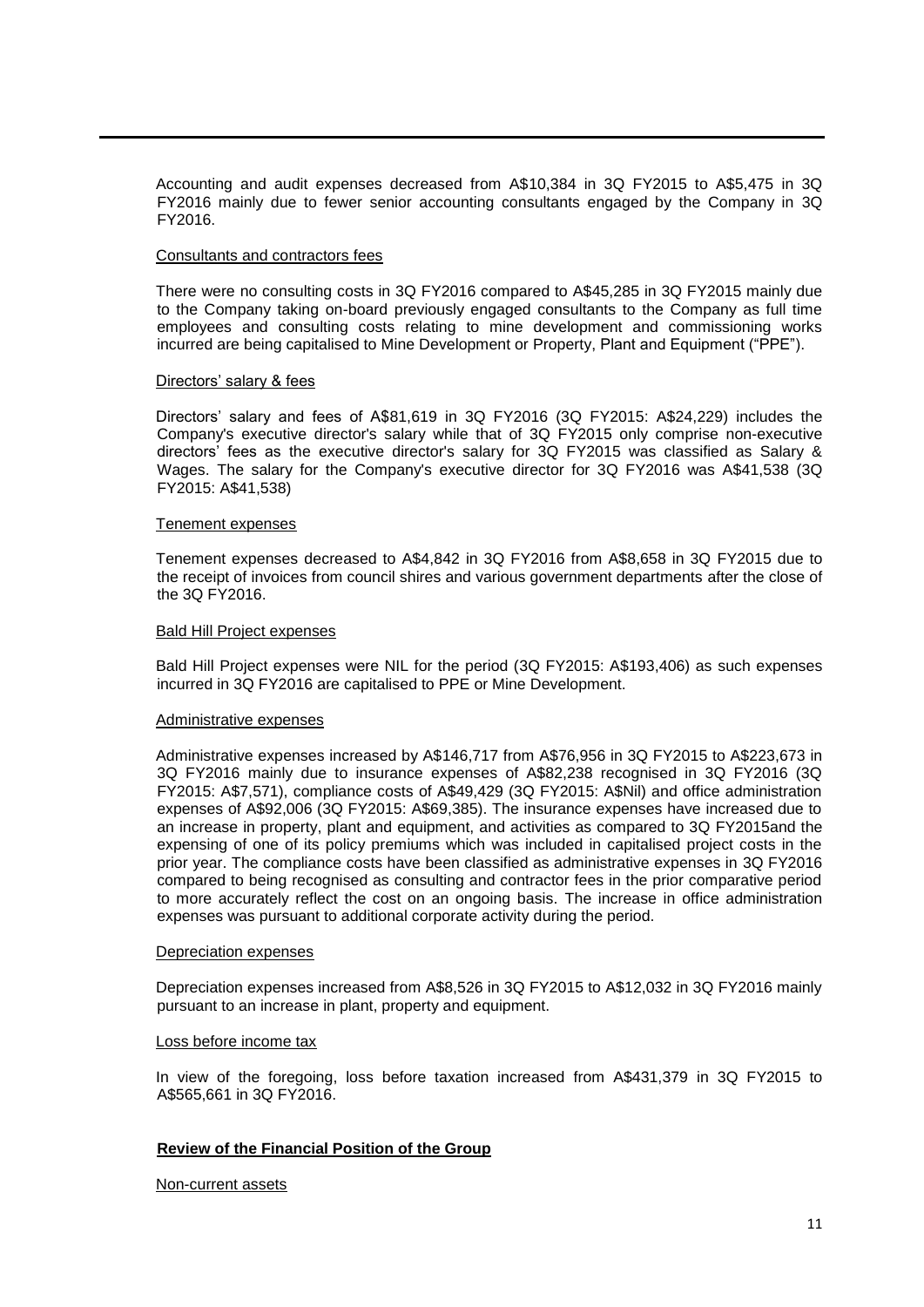As at 31 March 2016, our non-current assets of A\$20,016,441 accounted for 92% of our total assets. Our non-current assets comprised of other receivables, deferred tax asset, mine development and property, plant and equipment.

Other receivables of A\$995,554 relates to the SGD Term Deposit of S\$1,030,000 as security for our SGD Bank Loan which has increased from June 2015 as a result of an appreciation of SGD against the AUD.

Mine development increased by A\$1,080,795 to A\$1,473,397 mainly due to the capitalisation of expenses in relation to commissioning activities that have been ongoing at the Bald Hill Mine Site.

Property, plant and equipment increased by A\$1,527,140 to A\$15,836,542 mainly due to the construction related commissioning activities that have been ongoing at the Bald Hill Mine Site.

#### Current assets

As at 31 March 2016, our current assets of A\$1,840,380, represents 8% of our total assets. Our current assets as at 31 March 2016 consist of cash and cash equivalents, other receivables and prepayments.

Cash and cash equivalents of A\$1,705,704 decreased by A\$2,150,433 pursuant to expenditure relating to the commissioning of the Bald Hill Mine and associated administration overheads offset by the receipt of a Research and Development Tax Refund from the ATO ("**R&D Tax Refund**") of \$1,058,392 relating to the FY2015 period.

Other receivables decreased by A\$1,742,886 to A\$96,154 mainly as a result of the receipt of the R&D Tax Refund, Net Goods and Services Tax refund and fuel tax credit.

Prepayments of A\$38,522 represents insurance premium prepaid and expensed over the period of insurance cover.

#### Non-current liabilities

As at 31 March 2016, our non-current liabilities of A\$4,371,240 represented 66% of our total liabilities. Our non-current liabilities relate to the provision for rehabilitation required at the Bald Hill Tantalite Mine, interest bearing loans and borrowings as well as trade and other payables.

Trade and other payables comprising of amount due to controlling entity, Living Waters Mining ("**LWM**") of A\$1,947,642 ("**Living Waters Loan**") is \$836,306 lower due to the amortisation of the nominal interest and the re-classification of A\$1,500,000 to current liabilities in accordance with its repayment period.

Provision for rehabilitation of A\$1,417,521 represents management's best estimate as at balance sheet date to rehabilitate the existing Bald Hill tantalum mine site.

Interest bearing loans and borrowing of A\$1,006,077, decreased slightly from A\$1,009,333 as at 30 June 2015 due to foreign currency changes offset by repayments of the principal amount of the finance leases for vehicles.

# Current liabilities

As at 31 March 2016, our current liabilities of A\$2,275,556, representing 34% of our total liabilities comprised trade and other payables, employee benefit liabilities and interest bearing loans and borrowings.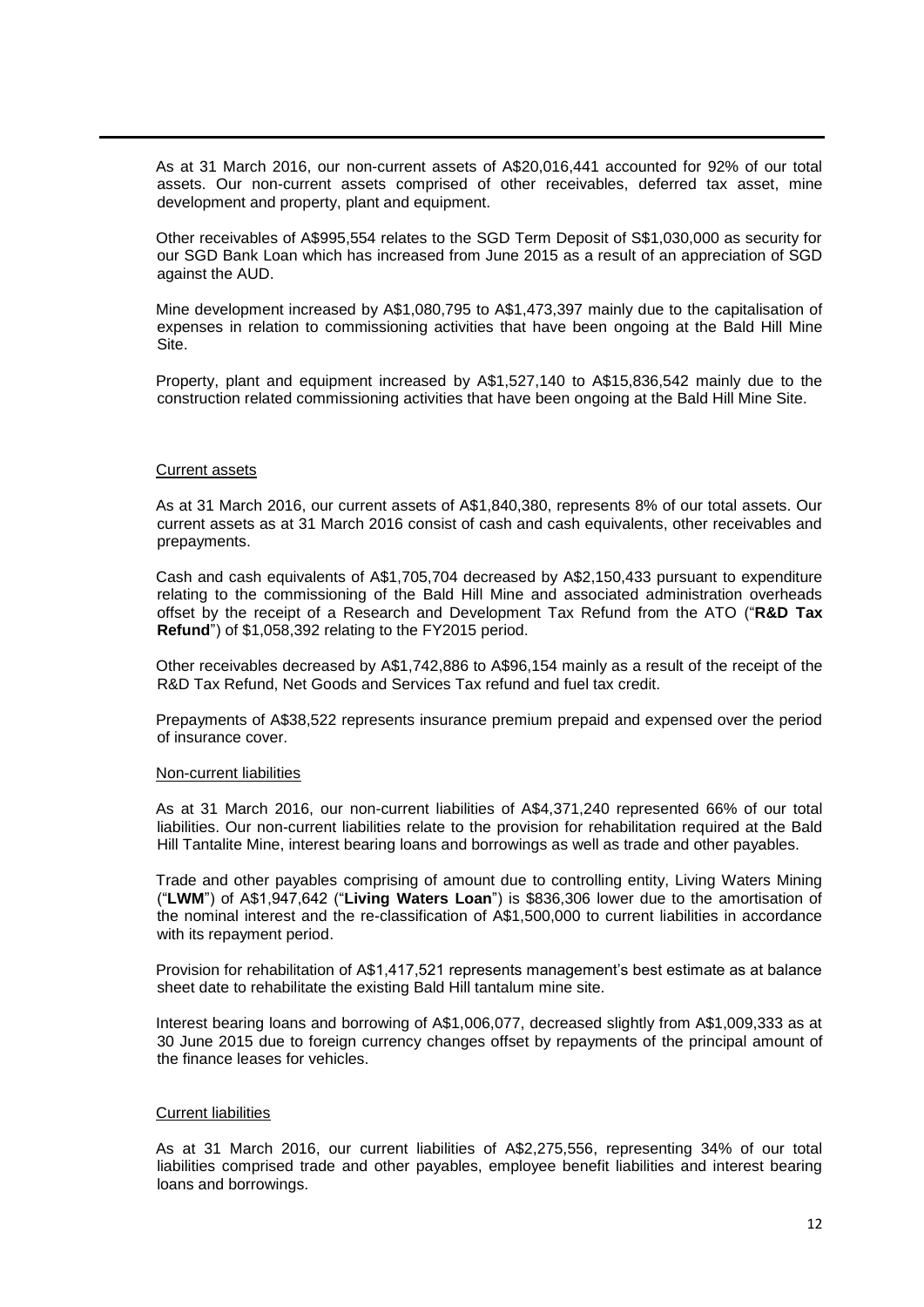Trade and other payables increased by A\$1,343,990 to A\$2,204,760

Employee benefit liabilities increased A\$21,759 to A\$54,475 as a result of annual leave accruals for our employees.

Interest bearing loans and borrowings, amounting to A\$16,321 as at 31 December 2015, reduced by \$26,032 mainly due to the payment of insurance premium funding in 1Q FY2016.

## Shareholders' equity

As at 31 March 2016, our Shareholders' equity amounted to A\$15,210,025 comprising A\$34,011,265 of issued share capital, A\$1,786,822 of parent equity contribution, A\$676,683 of executive option reserve and A\$21,264,745 of accumulated losses.

# Working Capital

The Group recorded a negative working capital of A\$435,176 as at 31 March 2016. This is mainly attributable to a A\$1,500,000 portion of the Living Waters Loan being reclassified from non-current to current. As set out in Note 24 of the Company's annual report for the financial year ended 30 June 2015, payment of the A\$4.0 million ("**Cash Component**") due to LWM by the Company shall amongst others, be made by the Company to LWM subject to the Company having adequate cash flow, and subject to remitting set amounts per six-month blocks commencing from January 2016 till June 2017 based on the terms of Deed of Variation dated 30 June 2015 ("**Deed**"). Notwithstanding the aforementioned, no monies has been paid to LWM as of to date and, LWM has provided a confirmation to the Company that it will not demand for cash payment of the entire Cash Component owing to it by the Company within the next 12 months. The Cash Component shall also remain interest-free. Therefore, the Company is of the view that it is able to operate as a going concern. The Company and LWM will be re-looking at the terms of the Deed and will update shareholders of the Company as and when there are any material developments.

## **Review of the Cash Flow Statement of the Group**

In 3Q FY2016, we recorded a net cash inflow from operating activities of A\$702,336 which comprised payments made to suppliers and employees of A\$355,510, interests for finance lease and SGD Bank Loan of A\$814, these are offset by R&D Tax Refund received of A\$1,058,392 and interest received from bank deposits of A\$268.

Net cash outflow from investing activities amounted to A\$590,397, which was mainly attributable to expenses relating to the commissioning of the Bald Hill Plant.

Net cash outflow from financing activities amounted to A\$4,089 were mainly as a result of repayment of hire purchase liabilities.

As at 31 December 2015, our cash and cash equivalents amounted to A\$1,705,704.

## **9. Where a forecast, or a prospect statement, has been previously disclosed to shareholders, any variance between it and the actual results**

The Company had, in page 142 of the Offer Document, stated that "Production and sale of Tantalite concentrate is expected to commence in the financial year ending 30 June 2015 ("FY2015")". This was stated under the heading of Revenue.

In an article published by The Edge Singapore dated 6 July 2015, it was mentioned that "…AMA starts booking revenues and cash flow in 1Q FY2016.", in the Company's results announcement dated 28 August 2015 for the financial year ended 30 June 2015, it was mentioned that "As at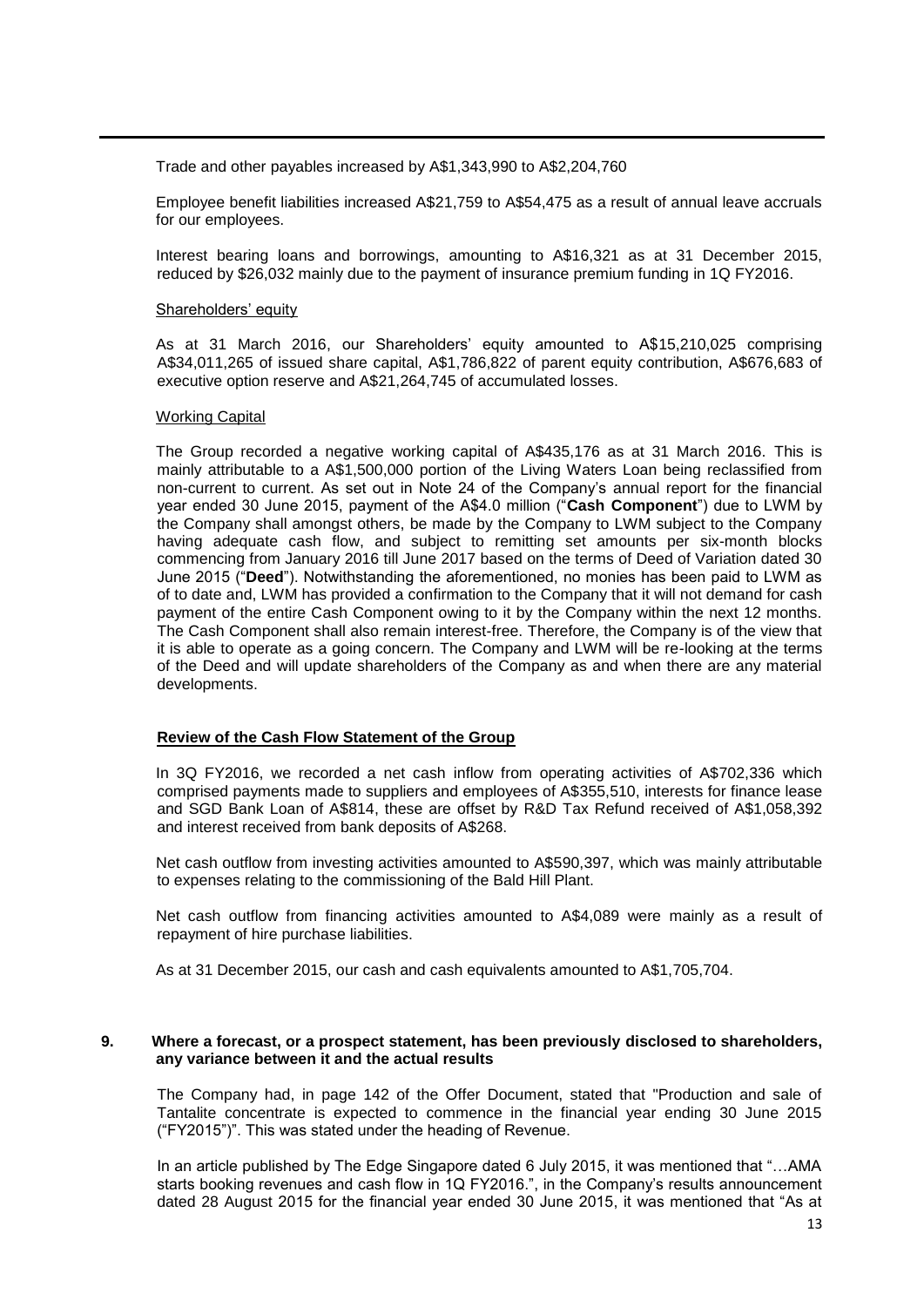the date of this announcement, the Company is expecting to book cash flow through the sale of tantalite concentrate in the second quarter of the financial year ending 30 June 2016", and in the Company's AR2015, it was mentioned that "At the time of writing, management is targeting commercial production by early 2016."

During 2Q FY2016, the Company successfully produced and sold its first concentrate as we worked towards production and full scale mining operations which are targeted to commence in 3Q FY2016 as noted in our 1QFY2016 Financial Results. However, the full scale mining and 24 hour production did not commence in 3Q FY2016 mainly due to the current depressed spot prices for Tantalum Concentrate as this has a significant impact on cash flow and revenue received, further details of which is set out in paragraph 10 below.

Save as disclosed, the Company did not issue any other prospect statement.

## **10. A commentary at the date of the announcement of the significant trends and competitive conditions of the industry in which the group operates and any known factors or events that may affect the group in the next reporting period and the next 12 months.**

Tantalum Concentrate spot prices still remain depressed and this could impact cash flow and revenue received from initial sales. The decision to move forward with commercial Tantalum production involves large expenditure commitments (to recommence mining and 24-hour plant production) and may not be commercially feasible even with the ability to command a premium above current spot prices of Tantalum Concentrate. The Company is seeking opportunities to expand into other commodities and not be just a "tantalite producing" operation. If the spot price for Tantalum Concentrate remains at current levels of US\$50 / US\$60 per pound (A\$71 / A\$85) even with a premium over current spot market prices it is likely that a further impairment charge will be required as noted in the Company's FY2015 Annual Report (Refer Note 5) for the financial year ending 30 June 2016.

Due to current economic conditions, greater importance is now being placed on the capturing of the other minerals inherent in our ore to produce additional revenue streams in the short term or to move the project into further expansion or vertical integration activities (ie. refining) in the long term.

Out of the various minerals inherent in our ore, lithium has been the most outstanding mineral with current lithium prices increasing exponentially compared to other commodity prices. This has prompted the expedition of investigations into the lithium potential of the Bald Hill Project as referenced in the Company's response to SGX queries announced on 23 February 2016. Various opportunities have been identified and the exploitation of this potential will be investigated thoroughly.

Lithium is present in the our ore in the form of Spodumene or LiAl(SiO3)2. An indication of this mineral was observed during the processing of our Tantalum concentrate which further work is required to isolate and commercialise the mineral. As well as seeing Spodumene in our concentrate, metallurgical tests has confirmed that it is present in the tailings that is being produced during Tantalum production. From previous historical production there is a significant tailings resource available which further work will be needed to assess whether we can cost effectively re-process the tailings and capture the Spodumene.

As previously announced on 23 November 2015, the Company is constantly on the lookout for opportunities to develop our business and to continually deliver value to shareholders through a combination of initiatives, including but not limited to joint ventures, merger, acquisitions or purchase or sale of significant assets.

The Company is currently evaluating proposals from potential investors in relation to funding, exploration and development of all resources in our extensive tenement portfolio with particular focus on our lithium potential.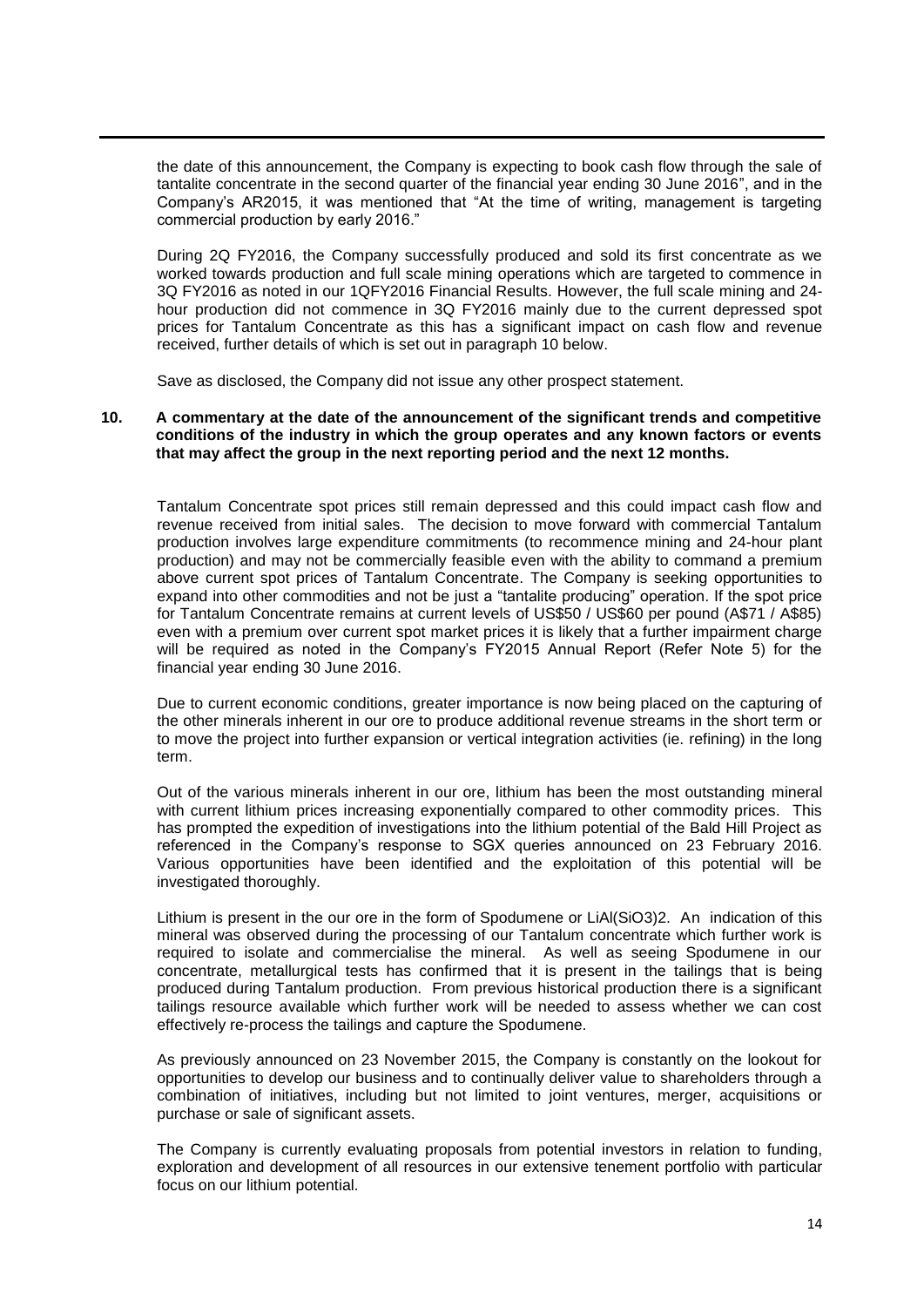Shareholders should note that as at the date of this announcement, no definitive agreements have been entered into and there is no certainty that such proposals will materialise into definitive transactions. The Company will keep shareholders updated on any material developments as and when appropriate.

# **11. If a decision regarding dividend has been made:-**

**(a) Whether an interim (final) ordinary dividend has been declared (recommended); and**

No dividend has been declared for 3Q FY2015.

**(b)(i) Amount per share (cents)**

Not applicable.

# **(b)(ii) Previous corresponding period (cents)**

None.

**(c) Whether the dividend is before tax, net of tax or tax exempt. If before tax or net of tax, state the tax rate and the country where the dividend is derived. (If the dividend is not taxable in the hands of the shareholders, this must be stated).**

Not applicable.

**(d) The date the dividend is payable.**

Not applicable.

## **(e) Book closure date**

Not applicable.

# **12. If no dividend has been declared/recommended, a statement to that effect**

No dividend has been declared or recommended for 3Q FY2016.

## **13. If the group has obtained a general mandate from shareholders for interested person transactions ("IPT"), the aggregate value of such transactions as required under Rule 920(1)(a)(ii). If no IPT mandate has been obtained, a statement to that effect.**

The Company does not have a general mandate for recurrent interested person transactions. Other than the interested person transactions as disclosed on pages 171 to 173 of the Company's Offer Document, there were no new interested person transactions which were more than S\$100,000 entered into during the financial period reported on.

## **14. Use of IPO proceeds**

Pursuant to its IPO, the Company raised gross proceeds of S\$10 million ("IPO Proceeds"). As at the date of this announcement, the IPO Proceeds have been utilised as follows:

| Use of Proceeds $(1)$    | Amount     | Amount          | Amount            |
|--------------------------|------------|-----------------|-------------------|
|                          | Allocated  | <b>Utilised</b> | <b>Unutilised</b> |
|                          | ( A\$'000) | ( A \$'000 )    | (A\$'000)         |
| Exploration and drilling | .028       | 197             | 831               |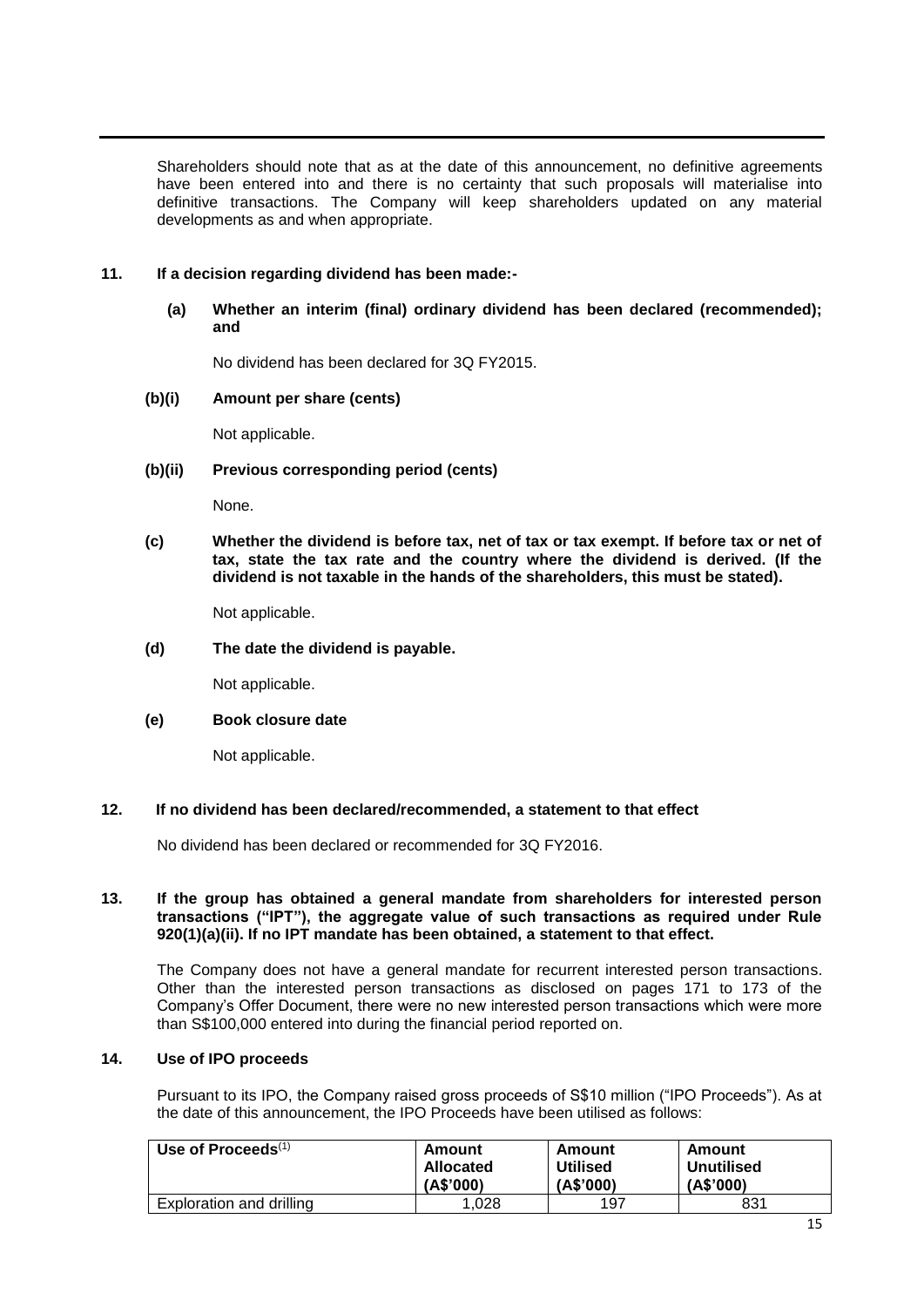| Internal scoping study         | 428   | 300   | 128   |
|--------------------------------|-------|-------|-------|
| Development of mining deposits | 428   | 335   | 93    |
| Working capital $(1)$          | 4.723 | 4.662 |       |
| Listing expenses               | .962  | 1.962 |       |
| Total                          | 8,569 | 7.456 | 1.113 |

Notes:

- (1) The IPO Proceeds were received on 2 September 2014 and for the purpose of comparability have been converted to AUD on the date received.
- (2) The amount of working capital has been utilised for refurbishment and construction of the Bald Hill and Boulder Facilities.

# **ADDITIONAL DISCLOSURE REQUIRED FOR MINERAL, OIL AND GAS COMPANIES**

## **15a. Rule 705 (6)(a) of the Catalist Listing Manual**

## **i. Use of funds/cash for the quarter:-**

For the quarter ended 31 March 2016 ("**3Q FY2015**"), funds / cash were mainly used for the following activities:-

| <b>Purpose</b>                          | Amount<br>(AS)<br><b>Projected Usage</b> | Amount<br>(AS)<br><b>Actual Usage</b> |
|-----------------------------------------|------------------------------------------|---------------------------------------|
| Purchase of property, plant & equipment | 800,000                                  | 590,397                               |
| Corporate administrative expenses       | 550,000                                  | 355,510                               |
| Mine development costs                  |                                          | -                                     |
| Total                                   | 1,350,000                                | 945,907                               |

## **Explanation for the variances:**

Mine development and purchase of property, plant & equipment of \$590,397 was lower than the forecast of A\$800,000 for the period as the commissioning activities at Bald Hill slowed during the quarter due to the low tantalum price.

Administrative expenses were below forecast due to the reduction in activities at Bald Hill.

# **ii. Projection on the use of funds/cash for the next immediate quarter, including principal assumptions:-**

For the next immediate quarter (financial period from 1 April 2016 to 30 June 2016 ("**4Q FY2016**"), the Company's use of funds/cash for development activities are expected to be as follows:-

| <b>Purpose</b>                          | Amount<br>(AS) |
|-----------------------------------------|----------------|
| Purchase of property, plant & equipment |                |
| Corporate administrative expenses       | 300,000        |
| Mine development costs                  | 400,000        |
| Total                                   | 700,000        |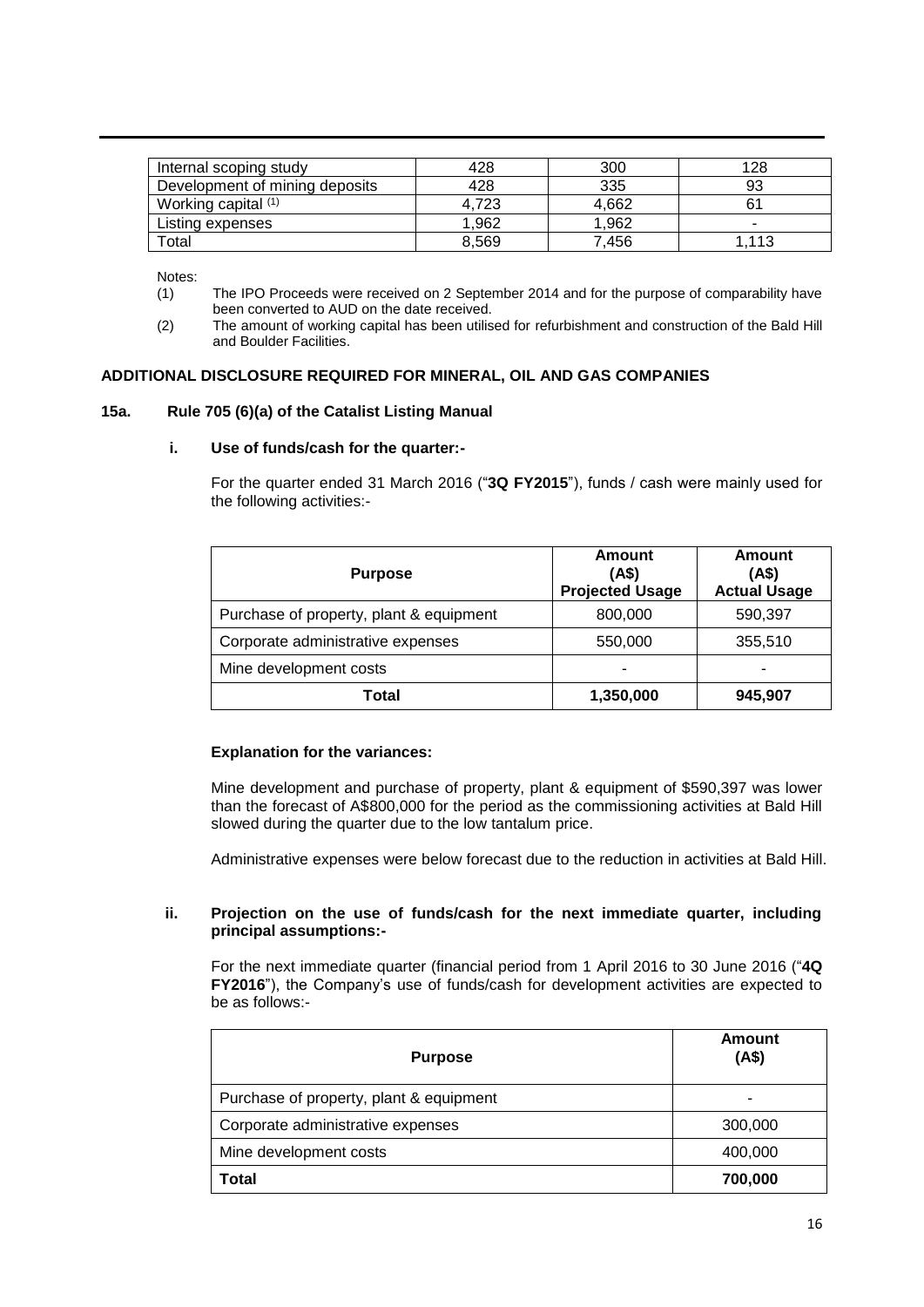# **16a. Rule 705 (7)(a) of the Catalist Listing Manual**

**Details of exploration (including geophysical surveys), mining development and/or production activities undertaken by the Company and a summary of the expenditure incurred on those activities, including explanation for any material variances with previous projections, for the period under review. If there has been no exploration, development and/or production activity respectively, that fact must be stated;**

AMA has continued its commissioning of its Bald Hill facility during the quarter ended 31 March 2016 and has expended A\$590,397 for Mine Development and Property, Plant and Equipment. These costs are incurred as part of the commissioning on the assets and mine infrastructure at the Bald Hill Mine Site. No significant development or production activities occurred during the period.

In December 2015, a 227 reconnaissance sample soil sampling program was carried out which successfully identified several anomalous areas but most significantly a large anomalous area, with a strike length of some 2km and 1.4km wide, to the east of the current mine that has not been properly tested by drilling previously.

The aim of the mapping and soil sampling program was to map outcropping pegmatites and take soil samples within the three Exploration Licences ("**EL**") (E 15/1161, E 15/1162 and E 15/1212) to the north, east and south of the main Mining Lease (M 15/400) to determine if the soil sampling method used would identify any anomalous areas located in these ELs.

Nine outcrops of pegmatite were sampled by sampling both the rock and the soil. The anomalous rock chips were matched with anomalous soil assays indicating that sampling the soil could identify, geochemically, nearby pegmatites.

The reconnaissance sampling and mapping program successfully identified a continuous anomalous zone east of the main workings with pegmatite outcrops that needs to be followed up with further soil sampling, mapping and a targeted Reverse Circulation drilling program.

Extensive work was also conducted to include all data available which now has been compiled into our current Master Database. Where there previously were 1,811 drill holes and now there are 4,183; previously 21,285 assays and now there are 35,602; previously 1,708 Li assays and now there are 4,011 and where there used to be 5,714 Ta assays now there are 8,824.

Analysing the revised data and studying the geological trends, the Company applied for 2 new exploration licenses expanding the Bald Hill Tantalite Project a further 226km<sup>2</sup> to a total of 776km<sup>2</sup> to expand the exploration and development potential of the Bald Hill Project.

# **16b. Rule 705 (7)(b) of the Catalist Listing Manual**

**Update on its reserves and resources, where applicable, in accordance with the requirements set out in Practice Note 4C, including a summary of reserves and resources as set out in Appendix 7D.**

The Company has no material updates on the reserves and resources as set out in the IQPR (Independent Qualified Person's Report) dated 16 July 2015.

# **17. Confirmation pursuant to Rule 720 (1) of the SGX-ST Listing Manual**

The Company confirms that it has procured undertakings from all its Directors and Executive Officers (in the format set out in Appendix 7H) pursuant to Rule 720 (1) of the Listing Manual Section B: Rules of Catalist of the Singapore Exchange Securities Trading Limited